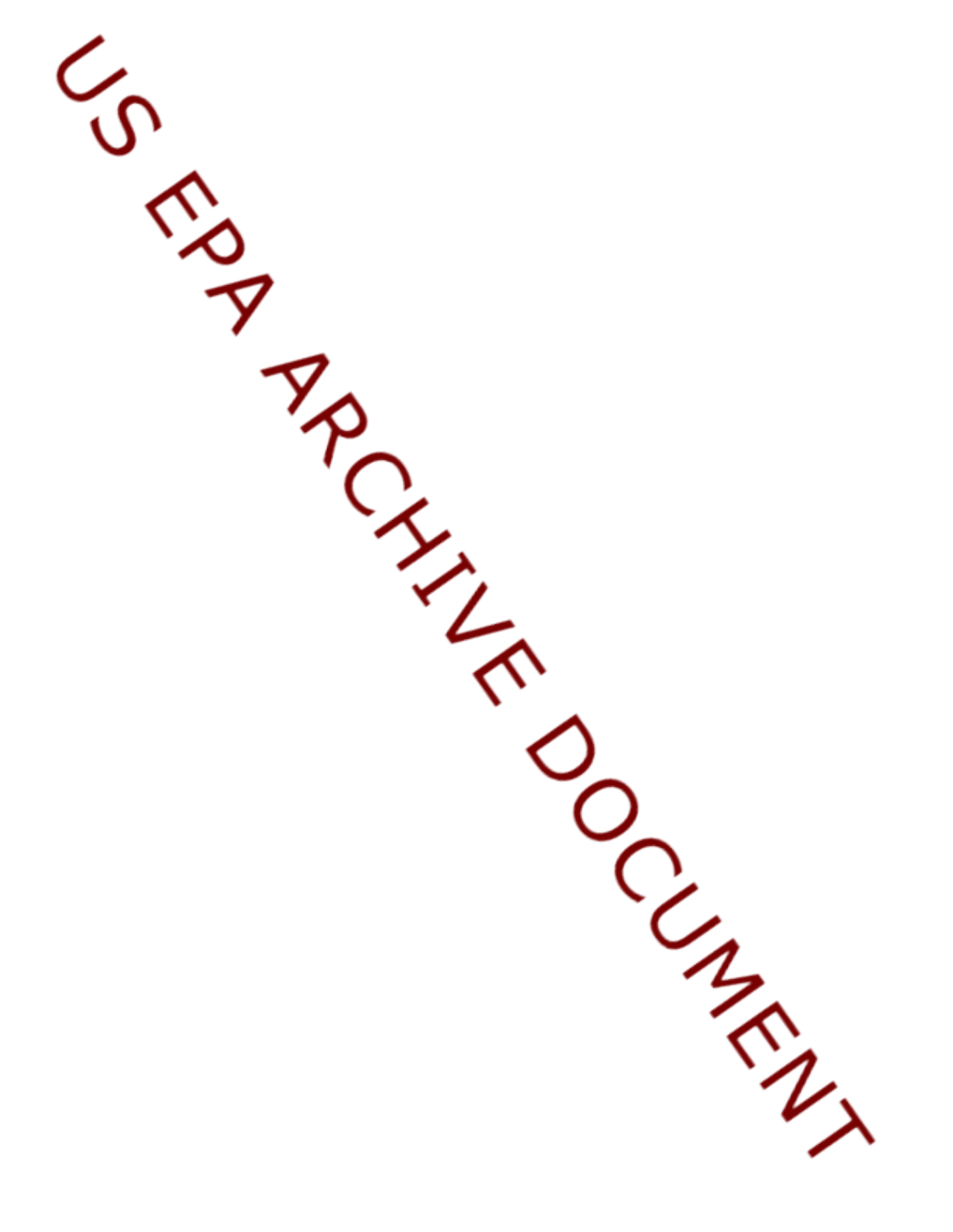## **THE ENVIRONMENTAL TECHNOLOGY VERIFICATION PROGRAM**

![](_page_1_Picture_1.jpeg)

![](_page_1_Picture_2.jpeg)

# **ETV Joint Verification Statement**

|                     | TECHNOLOGY TYPE: PORTABLE CYANIDE ANALYZER                                                                       |             |                                         |
|---------------------|------------------------------------------------------------------------------------------------------------------|-------------|-----------------------------------------|
| <b>APPLICATION:</b> | DETECTING CYANIDE IN WATER                                                                                       |             |                                         |
|                     | <b>TECHNOLOGY NAME: Cyanide Electrode CN 501</b><br>with Reference Electrode R503D,<br>and Ion Pocket Meter 340i |             |                                         |
| <b>COMPANY:</b>     | <b>WTW Measurement Systems</b>                                                                                   |             |                                         |
| <b>ADDRESS:</b>     | 3170 Metro Parkway<br>Ft. Myers, FL 33916-7597                                                                   | <b>FAX:</b> | PHONE: 1-239-337-7122<br>1-239-337-2045 |
| <b>WEB SITE:</b>    | http://wtw-inc.com                                                                                               |             |                                         |
| E-MAIL:             | info@wtw-inc.com                                                                                                 |             |                                         |

The U.S. Environmental Protection Agency (EPA) supports the Environmental Technology Verification (ETV) Program to facilitate the deployment of innovative or improved environmental technologies through performance verification and dissemination of information. The goal of the ETV Program is to further environmental protection by substantially accelerating the acceptance and use of improved and cost-effective technologies. ETV seeks to achieve this goal by providing high-quality, peer-reviewed data on technology performance to those involved in the design, distribution, financing, permitting, purchase, and use of environmental technologies.

ETV works in partnership with recognized standards and testing organizations, with stakeholder groups (consisting of buyers, vendor organizations, and permitters), and with individual technology developers. The program evaluates the performance of innovative technologies by developing test plans that are responsive to the needs of stakeholders, conducting field or laboratory tests (as appropriate), collecting and analyzing data, and preparing peer-reviewed reports. All evaluations are conducted in accordance with rigorous quality assurance (QA) protocols to ensure that data of known and adequate quality are generated and that the results are defensible.

The Advanced Monitoring Systems (AMS) Center, one of seven technology areas under ETV, is operated by Battelle in cooperation with EPA's National Exposure Research Laboratory. The AMS Center has recently evaluated the performance of cyanide analyzers used to detect cyanide in water. This verification statement provides a summary of the test results for the WTW Measurement Systems Cyanide Electrode CN 501 with the Reference Electrode R503D and Ion Pocket Meter 340i, which is referred to as the WTW ion selective electrode (ISE) in this verification statement.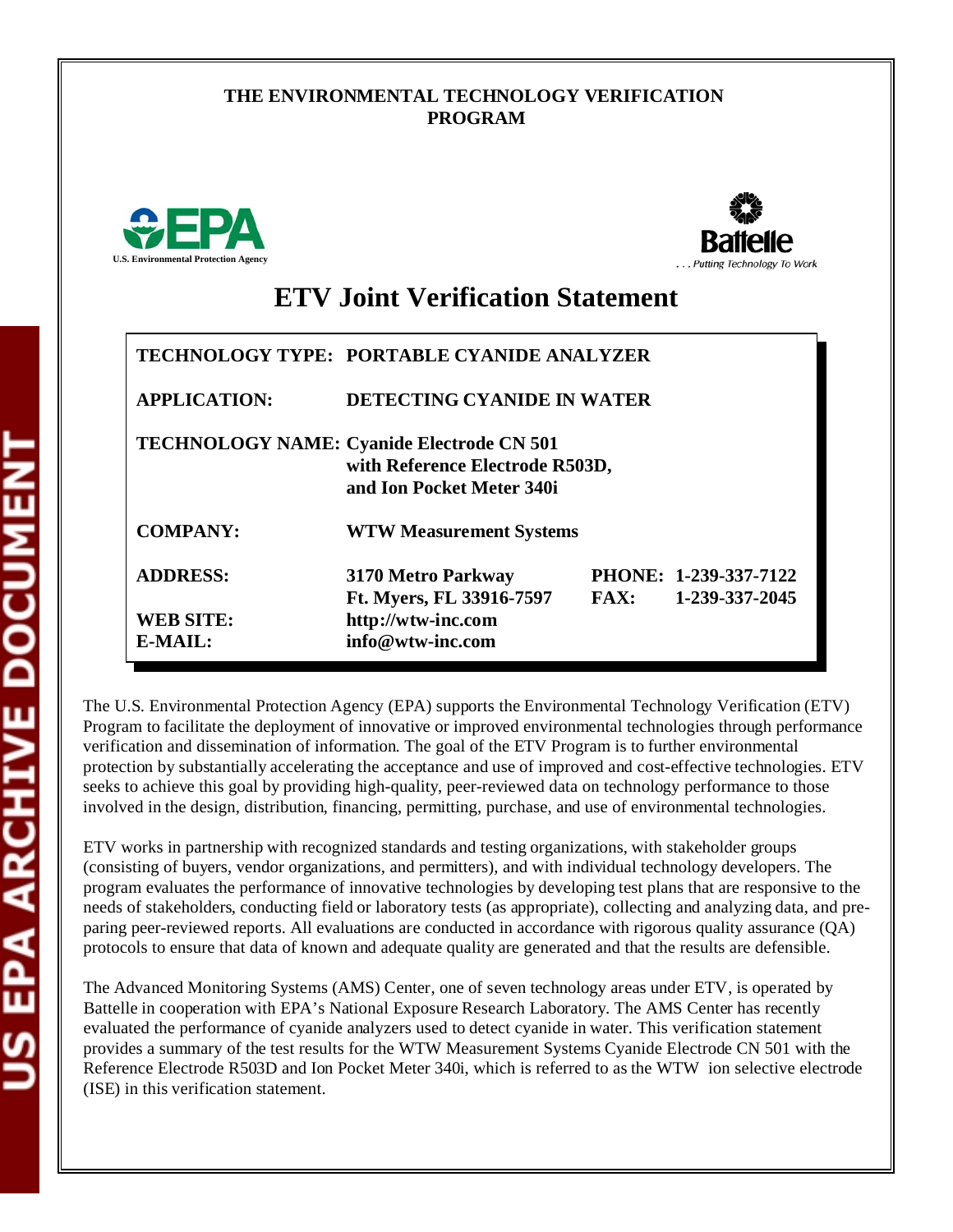#### **VERIFICATION TEST DESCRIPTION**

The verification was based on comparing the cyanide concentrations of water samples determined by the WTW ISE with cyanide concentrations determined by a laboratory-based reference method (EPA Method 335.1, *Cyanides Amenable to Chlorination*). Two WTW ISEs were tested independently between January 13 and February 4, 2003; and the results were compared to assess inter-unit reproducibility. Some PT samples were reanalyzed on February 24, 2003, due to a laboratory error. Operator bias was not evaluated for the ISE technologies, so all the results in this report were generated by a technical operator. Samples used in the verification test included quality control samples, performance test (PT) samples, lethal/near-lethal concentration samples, drinking water samples, and surface water samples. The results from the WTW ISE were compared with the reference method to quantitatively assess accuracy and linearity. Multiple aliquots of each test sample were analyzed separately to assess the precision of the WTW ISE and the reference method. To determine the detection limit, a solution with a concentration of 0.800 milligram per liter (mg/L) was used. Seven non-consecutive replicate analyses of this solution were made to obtain precision data with which to determine the method detection limit (MDL). Sample throughput was estimated based on the time required to analyze a sample. Ease of use was based on documented observations by the operator and the Battelle Verification Test Coordinator. The WTW ISE was used in a field environment as well as in a laboratory setting to assess the impact of field conditions on performance.

QA oversight of verification testing was provided by Battelle. Battelle QA staff conducted a technical systems audit, a performance evaluation audit, and a data quality audit of 10% of the test data.

#### **TECHNOLOGY DESCRIPTION**

The following description of the WTW ISE was provided by the vendor and does not represent verified information.

The WTW ISE consists of a solid sensing element containing a mixture of inorganic silver compounds bonded into the tip of an epoxy electrode body. When the sensing element is in contact with a cyanide solution, silver ions dissolve from the membrane surface. Silver ions within the sensing element move to the surface to replace the dissolved ions, establishing a potential difference that is dependent on the cyanide concentration in the solution. Upon calibration with solutions of known cyanide concentrations, these potential differences are converted to concentrations and displayed on a digital readout as mg/L when the WTW ISE is inserted into an unknown solution. WTW ISE accessories include a hard carrying case, an electrode stand, a one-meter cable, and a reference electrode filling solution. The list price for the provided items is \$985 for the Ion Pocket Meter 340i and carrying case, \$596 for the Cyanide Electrode CN501, and \$121 for the electrode stand. The WTW ISE operates on four AA batteries and has dimensions of 6.9 x 3.2 x 1.5 inches.

### **VERIFICATION OF PERFORMANCE**

**Calibration:** A three-point calibration using 0.200, 2.00, and 20.0 mg/L was typically performed as suggested by the manufacturer's instructions. The manufacturer suggested that the slope of the calibration linear regression be within the range of -54 to -60 millivolt (mV) per tenfold increase in cyanide concentration. The slopes attained were usually in this range or within 10% of this range. Regardless of whether the slope was within the suggested range, one calibration was performed and then the samples were analyzed.

**Accuracy:** Biases for the WTW ISE ranged from 2 to 17% for the PT samples with concentrations ranging from 0.030 to 25.0 mg/L; 31 to 128% for the surface water samples; 2 to 39% for the drinking water samples from around the country; and 3 to 44% for the Columbus, OH, drinking water samples. Since the latter three types of water samples contained no detectable cyanide, they were fortified with 2.00 mg/L of cyanide to test the performance of the WTW ISE in water matrices.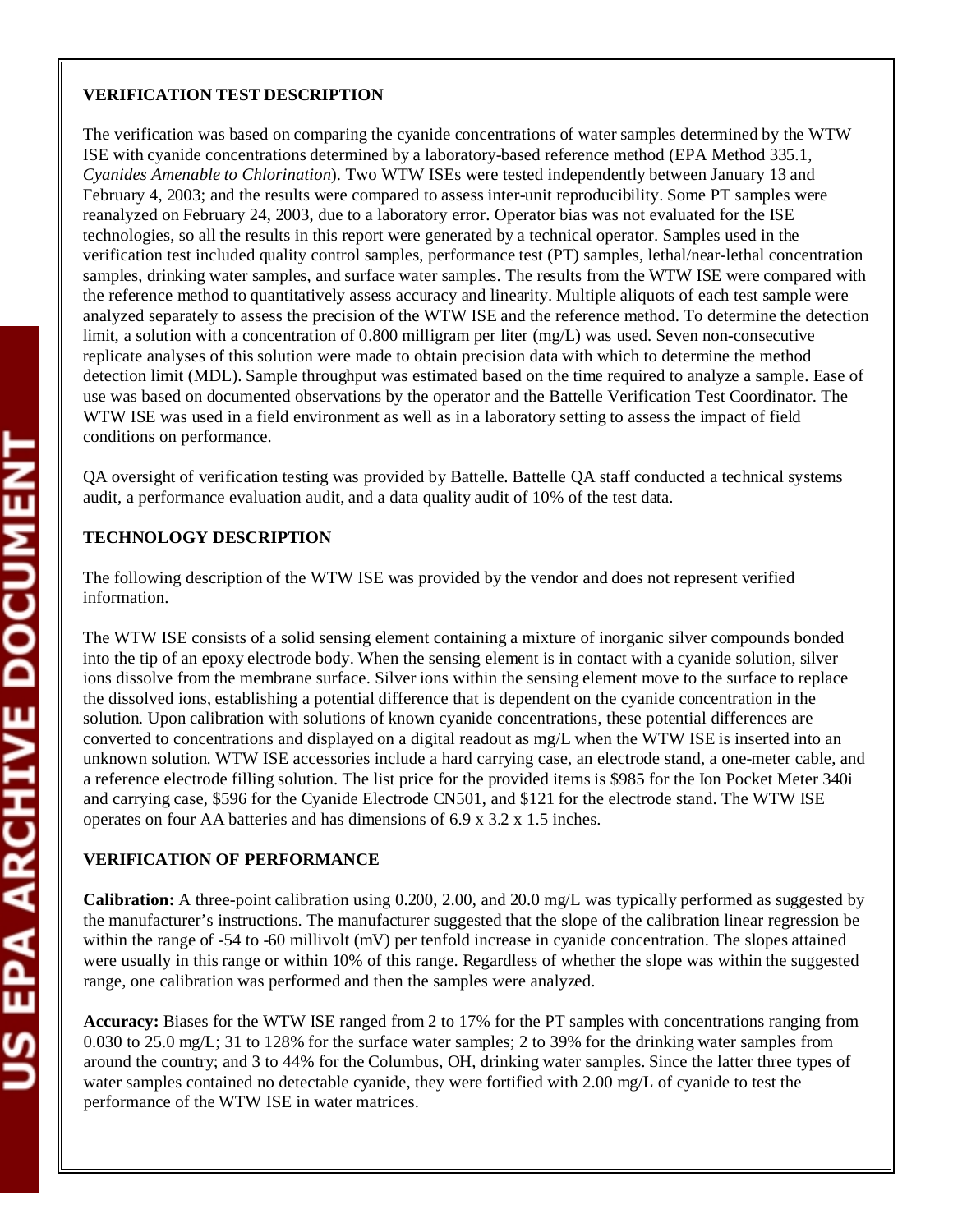Precision: Relative standard deviation (RSD) ranged from 1 to 23% for the PT samples, 5 to 10% for the surface water samples, 2 to 13% for the drinking water samples from around the country, and 2 to 10% for the Columbus, OH, drinking water samples.

**Linearity:** The results from the WTW ISE for the PT samples (0.030 to 25.0 mg/L) plotted against the concentrations of the same samples as determined by the reference method gives the following regression equation:

y (WTW ISE results in mg/L)=0.99 ( $\pm$  0.02) x (reference result in mg/L)  $+$  0.075 ( $\pm$  0.200) mg/L with r<sup>2</sup>=0.993 and N=64.

where the values in parentheses represent the 95% confidence interval of the slope and intercept. The slope is not significantly different from unity, the intercept is not significantly different from zero, and the  $r<sup>2</sup>$  value is above 0.99.

**Method Detection Limit:** The MDLs for the WTW ISE were determined to be 0.221 and 0.271 mg/L.

**Inter-Unit Reproducibility:** A linear regression of the data for the inter-unit reproducibility assessment gives the following regression equation:

y (Unit #1 result in mg/L)=1.113 ( $\pm$  0.017) x (Unit #2 result in mg/L)  $+ 0.028$  ( $\pm 0.095$ ) mg/L with r<sup>2</sup>=0.995 and N=92.

where the values in parentheses represent the 95% confidence interval of the slope and intercept. While the slope is significantly different from unity, further analysis of the data revealed that the deviation is heavily influenced by the 15- and 25-mg/L concentration levels.

**Lethal/Near-Lethal Dose Response:** The bias values ranged from 3 to 34%, and the RSD ranged from 2 to 19% for analysis of samples with concentrations of 50.0 to 250 mg/L.

**Field Portability:** From an operational standpoint, the WTW ISE was easily transported to the field setting, and the samples were analyzed in the same fashion as they were in the laboratory. While no functional aspects of the WTW ISE were compromised by performing the analyses in the field setting, close attention had to be paid to bringing the calibration solutions to a temperature similar to the samples.

**Ease of Use:** The instruction manual for the WTW ISE was not easy to understand. However, after a one-hour telephone consultation with WTW, the WTW ISE was easy to operate. The WTW ISE required calibration and electrode polishing before every sample set. Calibration concentrations were pre-programmed into the ISE meter, and pH adjustment was not necessary once the sample was preserved at a pH greater than 12.0. One drawback of the WTW ISE was that the battery-powered stirrer would not operate at the slow speeds recommended for making ISE measurements.